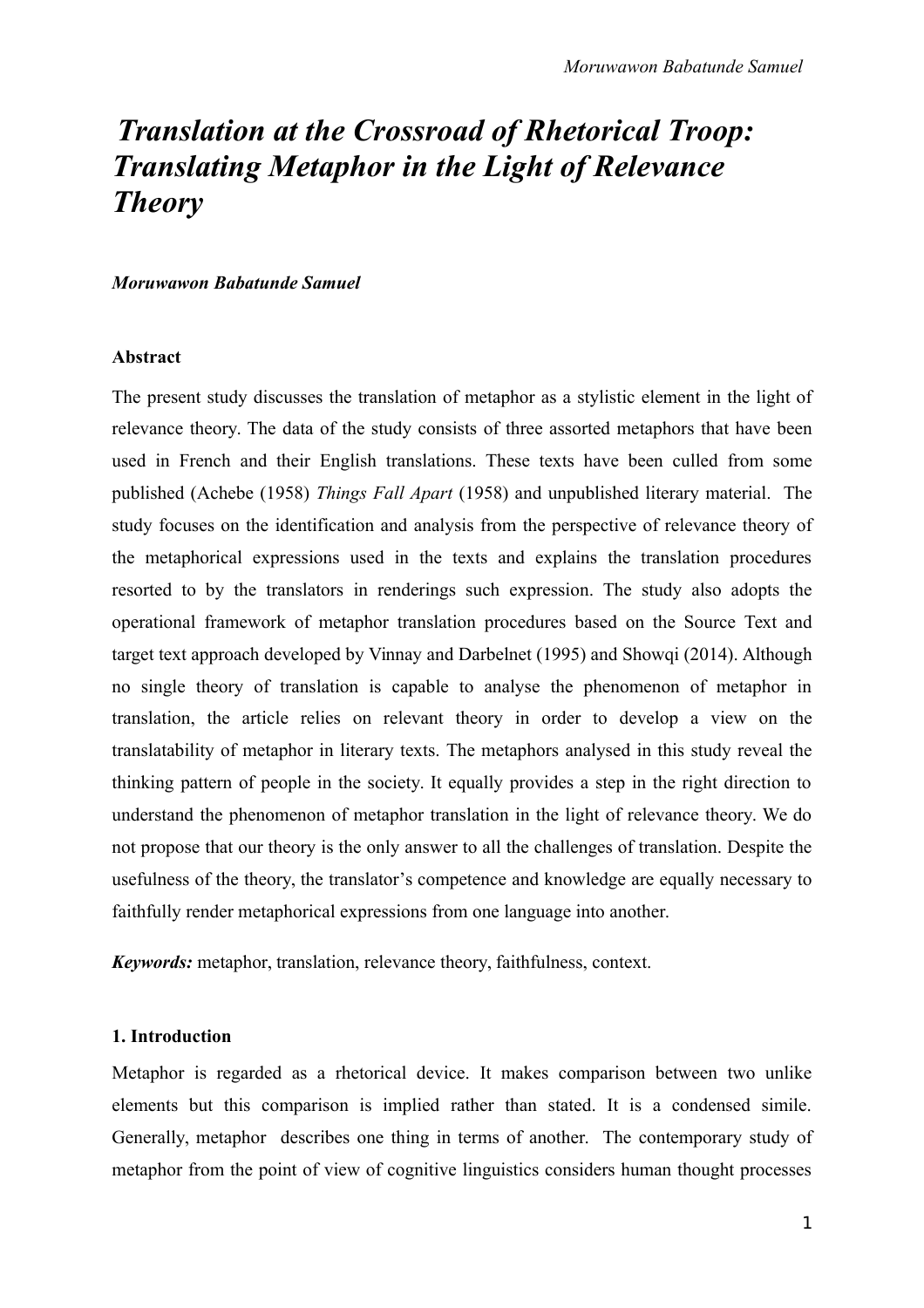as largely metaphorical and that the essence of metaphor is understanding and experiencing one kind of thing in terms of another Lankoff and Johnson (1980:3). Metaphor demonstrates a resemblance between two similar things: the image and the object. The cognitive linguistics defined them as the target domain and the source domain. The constraint that limits the production of metaphor is that there must be a similarity between the two entities compared. If the two entities are not similar in some respects, we cannot metaphorically use one to talk about the other (ibid.:12).

From the pragmatic point of view, metaphor has to do with conceptualising and understanding our surrounding. Thus, metaphoring must account for contextual issues that make up the environment that it tries to conceptualize Omotosho (2014:107). Since metaphoring is an attempt to conceptualize our world through wording, fundamentally, basic awareness of the structure of our environment is required in order to be able to properly represent it. The making of a metaphor is a pragmatic process that engages the mind and sets it in motion to draw from the resources of the environment to paint the picture of a phenomenon. "Metaphoring is a sociolinguistic as well as a psychological process of recreating our world. It is a significant process of explaining how people, despite differences in culture, religion and class are able to communicate across geographical distances and historical periods. It tasks the cognitive capability of people and stretches it in order to create space for the new experience that it engenders. It involves constructing and relecting social realities. When these social realities manifest in metaphorical forms, the study of such forms requires a pragmatic approach which would help to unearth them for better understanding. Such an approach would help to determine the content of the reality formed, how it is formed, apprehended, expressed and transformed Omotosho (2014:107). Contrary to the view of Lakoff and Johnson (1980:3) that metaphors structure the actions that we perform. Mey (2001: 308) affirm that it is our activity of living in the world that structures our thoughts and concepts, including the metaphors we use. The conceptual approach to metaphor presupposes that the conceptual system provisionally restructured for the occasion and a new adhoc category is created.

The notion of metaphor as conceptual structure is a particularly valuable linguistic theory of metaphor because it suggests a difference between having a metaphorical mapping of two disparate domains already existing as a unit in one's conceptual system and the mental act of putting together that same metaphor for the first time Omotosho (2014:108). From the above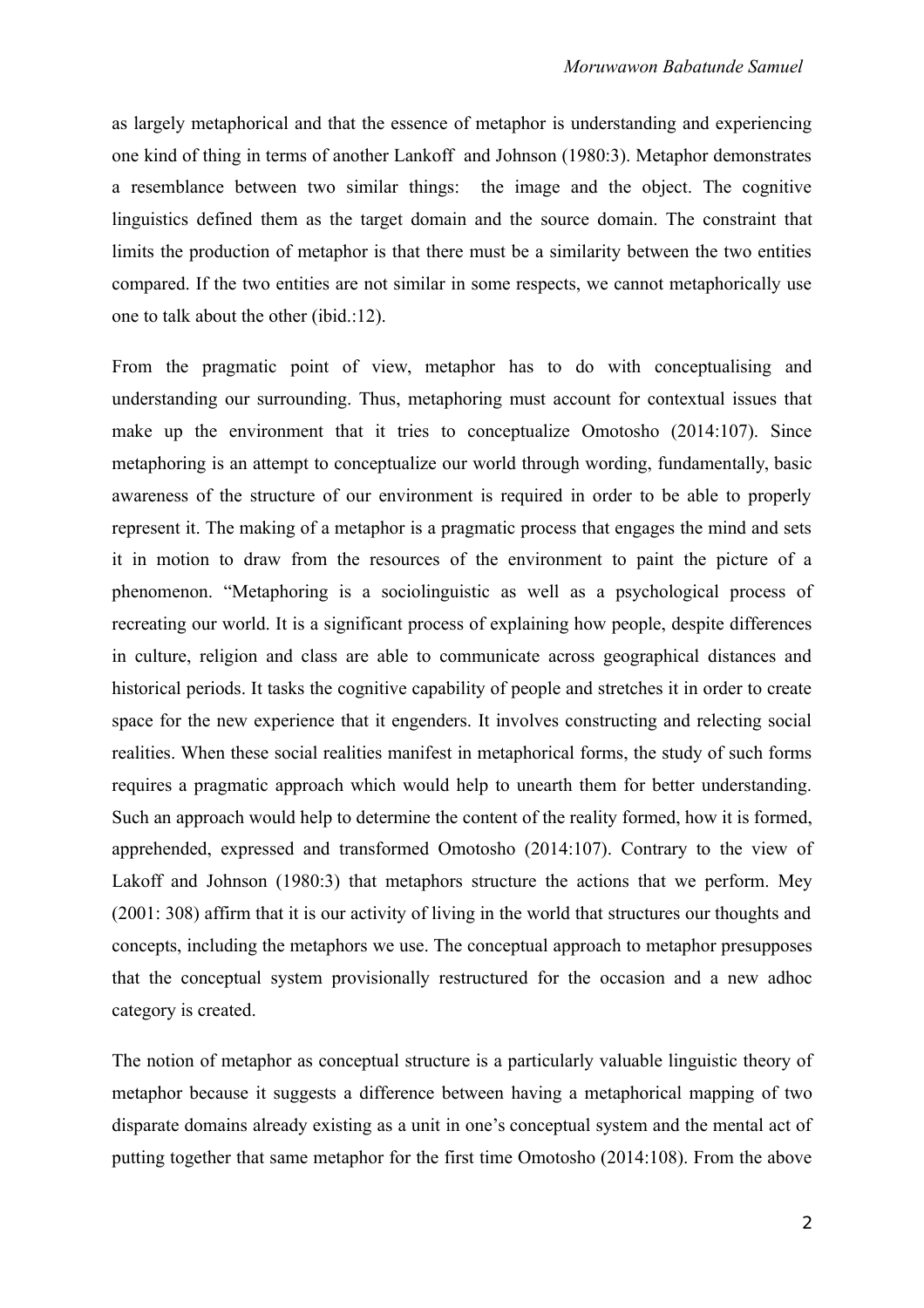discussion, we can deduce that the notion of metaphor gives us a systematic means of structuring conceptual domains by means of metaphor which can be used profitably for the analysis of both literary and non-literary discourse. Metaphoric concepts constitute a new way of thinking; they have power to create a new reality that is meant to re-order the conceptual system (ibid.:108).Metaphor is culture-bound. The metaphor an author uses depicts his life experience and culture. It is not uncommon that speakers of one language find it difficult to understand the metaphors of another language. This is one of the problems of metaphor translation. Metaphor transforms the truth of an experience as the truth of knowledge to an established public world. Hence, those who do not live in the same established community usually have different experience which results in the different conceptual understanding of the meaning of such metaphors. In view of these problems, the translator does not render the source text metaphor word because he probably realises that the most important information should be rendered in a way so as to make the target reader understand the meaning of this metaphor without too much processing efforts by mobilising the different translation strategies to render the metaphor functionally.

## **2. Metaphor, Context Meaning in literary Text**

There are different views on the place of context in meaning relations. This is why some linguists consciously or unconsciously exclude it. It is argued that the meaning of a sentence being ambiguous or anomalous can be ascertained without the knowledge of its context Esimaje (2003:233). All those who speak a language must know the meaning of a sentence before they use it in any meaningful context. Ogden and Richard 1949:11 affirms that knowing that two sentences are similar in meaning means that they can be used in similar contexts and that in setting up abstract relationships between sentences without considering what they refer to, is like describing all the equivalencies in a measuring system without indicating what that system really is. Stating meaning equivalences, is not stating meaning and in fact there is no proof that knowing the meaning of a sentence excludes the context in which it is used (ibdi.:11). The significance of context in meaning relation has been established in some works and differentiated from linguistic context, as context of situation. These works are credited to Malinowski (1923:301) and Firth (1957:11) both of whom were concerned with stating meaning in terms of the context in which language is used, even though in different ways. Malinowski (1923:301) argues that living languages must not be not be treated as dead ones, torn from their context of situation but seen as used by people. Language as used in books is not at all the norm, it represents a far-fetched derivative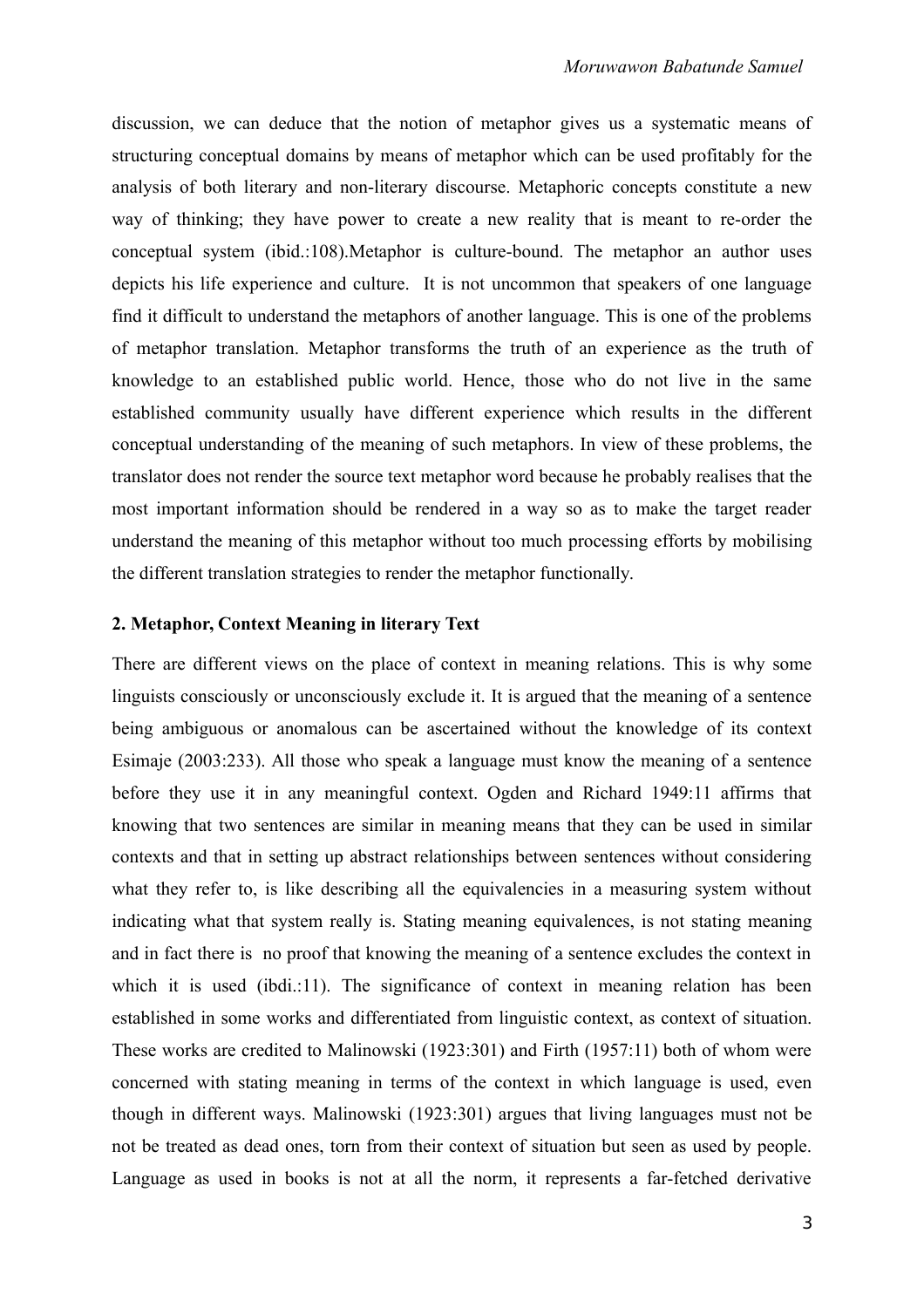function of language, for language of human experience which is perceptual, biological cultural and varies from one culture to another.

Metaphor is the difference between the intended and the stated meaning and the receiver of the message must rely on a set of principles to understand the statement. If for example, at a funeral when someone says "she kicked the bucket" this is a reference to the person in the casket. But while "milking a cow, on another occasion, that same person says " she kicked the bucket", the reader must know that the message is prepared to understand the same phrase differently in each situation Freed (2009:23). The difference in comprehension exists in factors external to the utterance itself. This is what Grice (1989:370) refers to cooperative principle, which relies on speaker-listener cooperation in order to bridge or at least reduce the gap between semantic meaning and contextual meaning. Sperber and Wilson (2001:471) describes the functioning of the cooperative principle thus:

> When an utterance has several linguistically possible interpretations; the best hypothesis for the hearer to choose is the one that best satisfies the cooperative principle and maxims. Sometimes, in order to explain why a maxim has been (genuinely or apparently) violated, the hearer has to assume that the speaker believes and was trying to communicate more than explicitly said. Such implicitly communicate propositions or implicatures, are widely seen along with presupposition's illocutionary force) as the main subject matter of pragmatics

The above suggests that metaphor translation is context dependent. This account for the difficulty in the translation of metaphor. According to Barthes (1972:11), to interpret a text is not to give it a more or less free meaning, but on the contrary, to appreciate what plural constitutes it. This is seen in the following example: "Love is a journey. Time is money. Argument is war". "Eagles do not breed doves" among others. These texts are galaxy of signifiers that can be reversible.

Firth (1957:11) sees context of situation in the same light as grammar, as means of linguistic description whose purpose was a statement of meaning, as one way through which a linguist handles a language. Sperber and Wilson (2001:15) affirm that the context of an utterance is the set of premises used in interpreting an utterance. The context therefore, is a psychological construct, a subset of the hearer's assumptions about the world. It is these assumptions, rather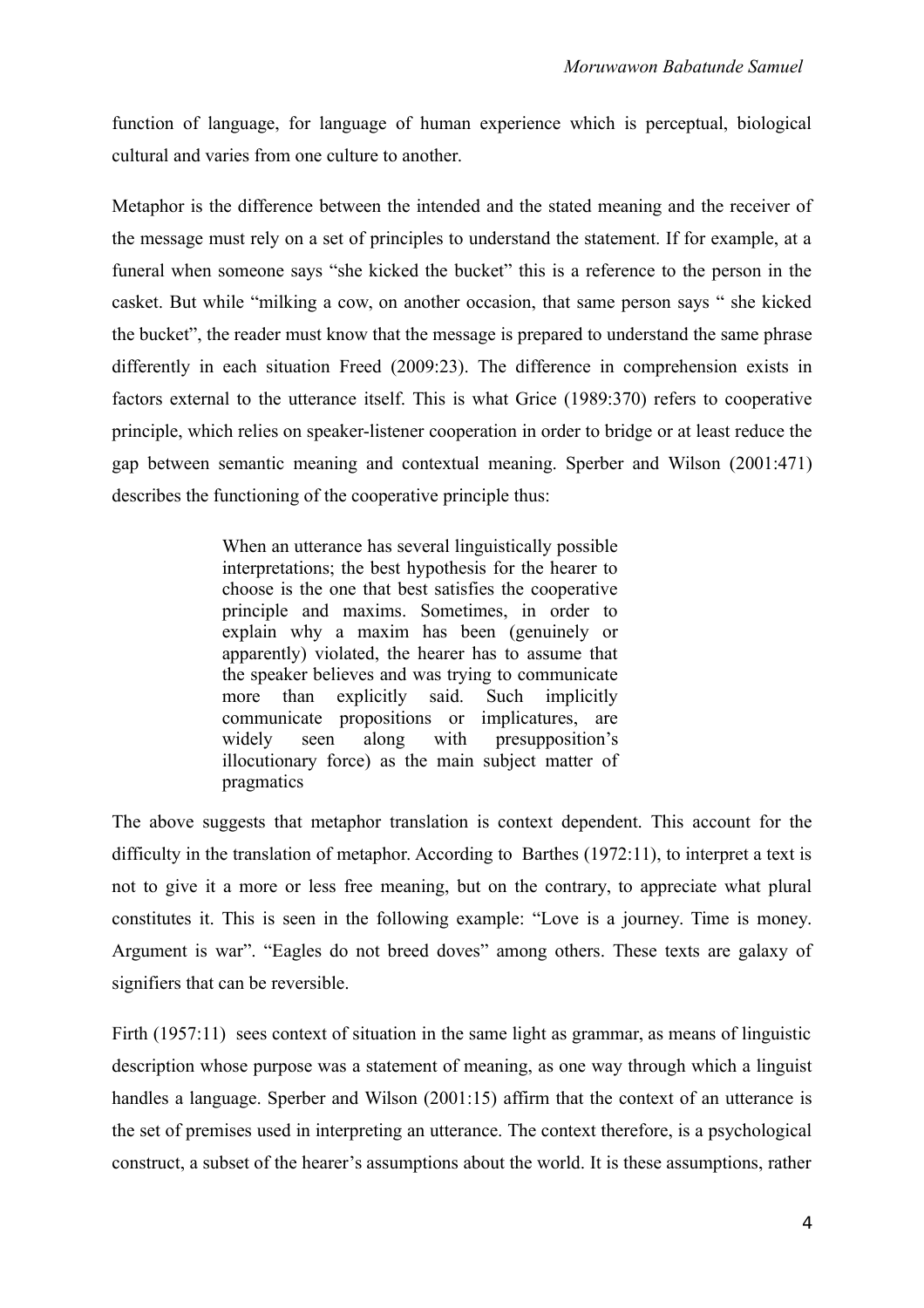than the actual state of the world, that affect the interpretation of an utterance. Gutt (2001:27) makes it clear that context does not refer to some part of the external environment of the communication partners, be it the text preceding or following an utterance, situational circumstances, cultural factors, it rather refers to part of their assumption about the world or cognitive environment. The cognitive environment of a person comprises of a potentially huge amount of very varied information. It includes information that can be perceived in the physical environment, information, including information derived from preceeding utterance and that of any cultural knowledge stored there and furthermore information that can be inferred from these two sources (ibi.:27).

Context is similar to schemata theory in which a person will understand the world based on how he views the world in schemas. Context forms the schemata of the translator's vision of his world and this context is not a complex one, hence it would be of little use to him. Because context plays such an indispensable role in interlanguage communication, it is vital to set up proper context to facilitate functional interlingua communication. As translation is a communication involving two languages and cultures, the identification of textual context is absolutely the first step to a faithful translation interpretation of stylistic element like metaphor in any literary text. For the convenience of the target reader, the translation of metaphor as stylistic innovation should provide the optimal relevance.

### **3. The Relevance Theory**

Relevance theory involves verbal communication not only encoding, transfer and decoding but also crucially involves inference Gutt (2001:41). The basis of inference is our understanding of the world we live in, our cognitive interpretation of the universe. Man's universe can be described in terms of space, physical and psychological dimensions. When engaged in any form of communication, this knowledge of his surrounding will be activated and used as the means to interpret the message of a discourse, whether oral or verbal. Thus, relevance theory highlights the contribution of context, the relationship between context and discourse as well as the interconnection of discourse. Relevance theory expounds the relevant principle in a convincing way from the perspective of human cognition, advocating that man has relevant cognisance in communication. The act of communication is relevance Wu and Xuxihua (2008:3). Such relevance leads the translator to effect functional interlingua inferences from the information of the source text in order to properly understand the sense of the original author of the text. The level of relevance rely so heavily on both contextual and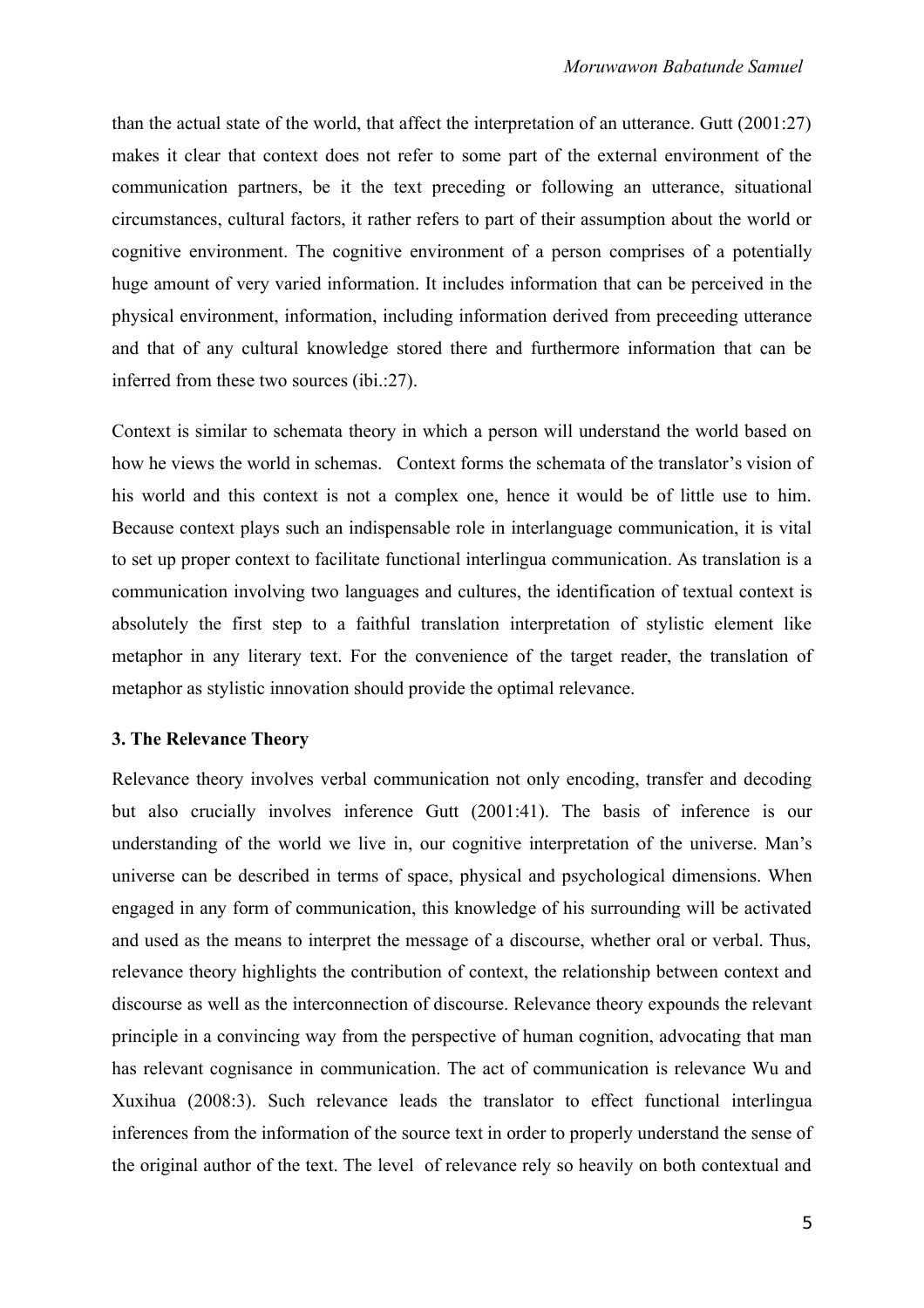interpretative competence of the translator. The relevance of a text depends on the objective, the social function and the style and rhetoric flavour of the writer. Generally speaking, literary works whose objective is to entertain are usually rich in content and implication, thus, the relevance is subtle, leaving the reader a lot of room for imagination and inference. This is why literary works are much more complex to render than scientific texts.

 In contrast, pragmatic texts, which aim at conveying information with comparatively explicit message tend to provide clear relevance to avoid misleading the target reader. As a result it is not very difficult for the target reader to understand the meaning of the target text. As a general rule, it is however, necessary to provide the optional relevance for the reader regardless of the function and style of the text to facilitate the reader's comprehension Fang (2004:30). We should however note that literary texts that aim at entertaining are usually rich in content and implications, thus, usually the context gives the translator the opportunity for imaginations and inferences. This is why fictional text are highly complex to translate. Context plays a powerful role in accounting in the translation of metaphor. The notion of context entails that translation is being looked at as part of communication Gutt (2001:22). The success of any inter-lingua communication depends on whether the author's intention and the target reader's expectations are met or otherwise. The translator is under obligation to coordinate his intention with the target reader's expectations so that the product of his translation resembles the original text in terms of style and sense If we ask how the translation should be expressed, the answer is: it should be expressed in such a manner that it yields the intended meaning without putting the target reader into unnecessary processing effort (ibid.:101).

## **4. Presupposition of the Study**

 In the present study which explores the translations of metaphor discourse, the target context is especially important for proper understanding of the metaphorical expressions in the texts. The reason is that when translating metaphors in texts, normally the translators will consider the target reader's reaction within their specific context and in this regard, we will consider context as the source of presuppositions. Similar illustration regarding the relationship between presupposition and context can be found in Givon (1989:135-137), where presupposed information is traced back to the major sub-divisions of context. The major subdivisions of context are open-ended; however, three foci under which specific categories get grouped are "highly stable and well attested in the traditional linguistic literature. First the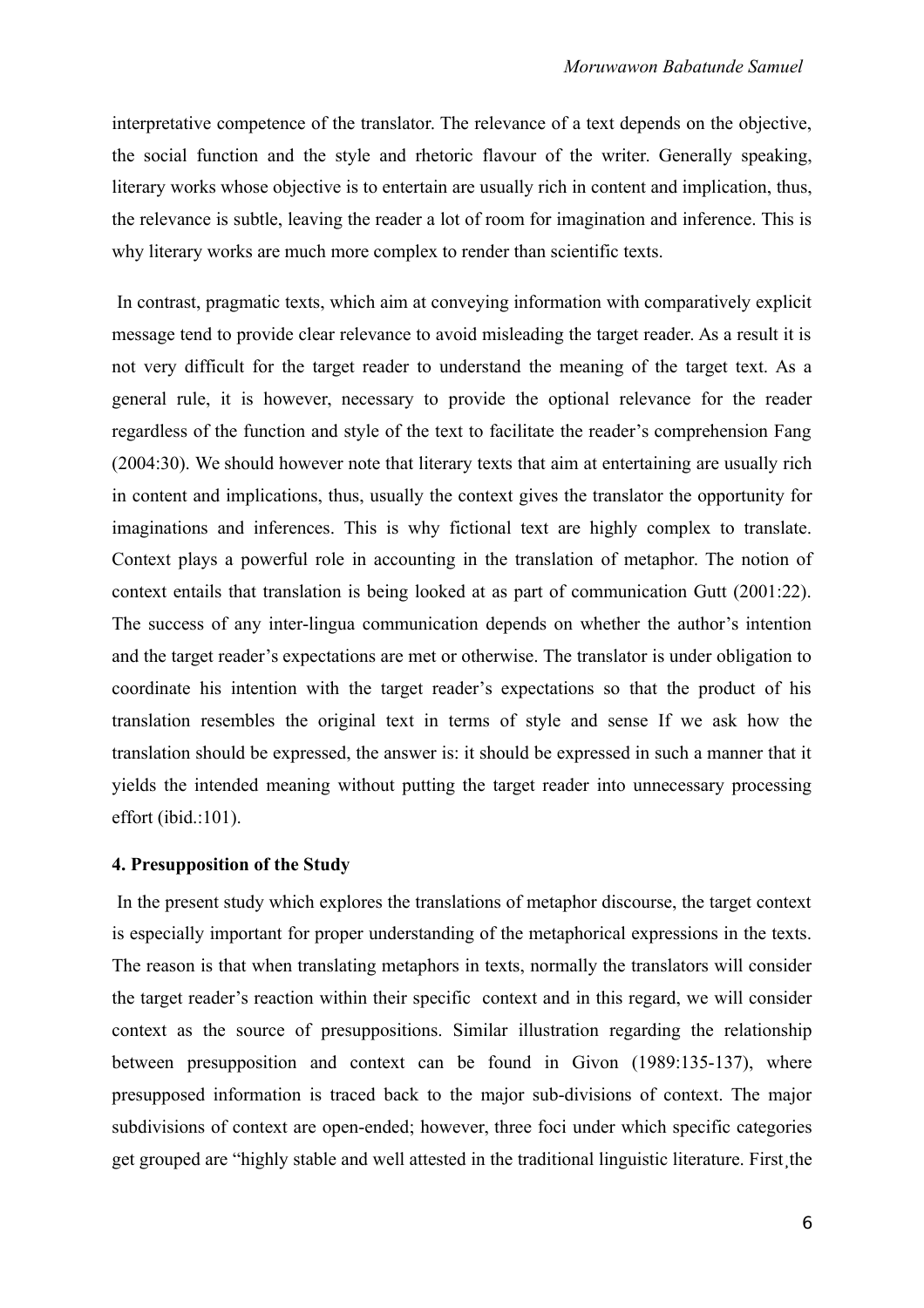generic focus covers the shared world and culture, and refers to something universal to a great degree and remains the same across different cultures. Ying and Qinnei (2010:57). It comprises on the one hand knowledge and beliefs concerning the real world, and on the other hand people's ways and capacities to make sense of the world. The second covers what can be known about the speech situation, social personal relations between participants including their respective conditions such as status, power, obligations, needs and expectations and goals of communication (ibid.:57). In this study, we will explore the presuppositions behind the ways of handling metaphor in texts with reference to contextual consideration.

# **5. Analysis of metaphor using the relevance theory**

This section is analytical and takes as its starting point, several authentic source language French texts and their English translations. The study focuses on the identification and analysis of metaphorical expressions used in these texts from the perspective of relevance theory expressions used in those texts. Let us consider the following texts:

a. Things fall apart Achebe (1958:1)

Le monde s'effondre . p.1

In (a) text, Achebe derived the title of his novel: *Things Fall Apart* from the poem written by an Irish poet, W.B Yeat "The Second Coming". Things Fall Apart is about a clan which once thought like one spoke like one, shared a common awareness and acted like one. The white man came and his coming broke this unity. In the process, many heads rolled; new words, new usages and new applications gained entrance into men's heads and hearts and the old society gradually gave way. The process continues even today. This is why Ohaegbu finally concludes his essay with the following statement on the nature of African literature:

> African literature therefore, can be seen as creative writings skilfully done in indigenous African languages or in foreign languages by African nationals or, if one prefers, bona fide citizens of the African continent (regardless of colour), which works spring from African sociocultural background, deal with the problems of the African and offer to the rest of the world African perception of the human condition. [...] Even though its primary audience is the African, non-Africans do and should have access to it. Only those who have profound knowledge of its cultural background and the language of the work should be qualified to undertake its criticism. (12) The question is whether this last statement also holds true for translation and its translators. The analysis of the creative use of European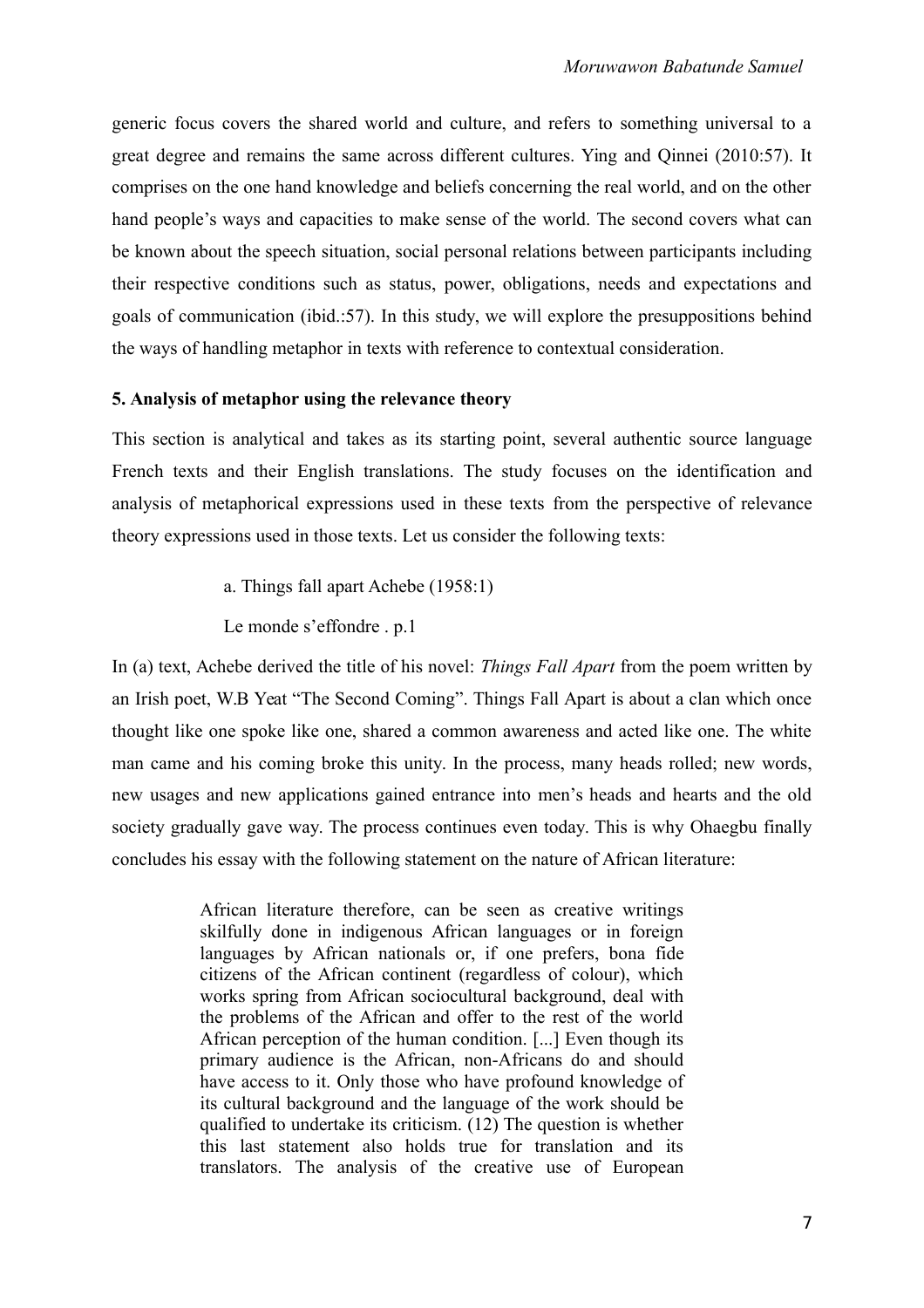languages in African literature shows that there are two forms of translation present. The first one is the common translation practice, whereby one language is translated into another language. The second one is the translation without the original, whereby African authors have to translate their thoughts in a different language. The first sense is important for understanding African literature, as the number of translated African works grows exponentially every year. The work of the translator 'enable[s] many people of different cultural backgrounds to know, understand and appreciate African culture' (Gyasi, "Translation" 106). But Gyasi also states that translating African literature can be a struggle. That is why the translator needs more than 'a certain linguistic competence' (Gyasi, "Translation" 106). 'The translator, in addition to his/her linguistic competence, must be able to show proof of certain extra-linguistic abilities that consist in analyzing and interpreting the context in which the African literary text is embedded' (Gyasi, "Translation" 106).

 From the above translation, the translator requires the exercise of contextual and sociocultural judgement to choose the functional equivalent for the target reader with the guidance of relevance theory. Lack of information about the context of the original metaphor does not hinder it from being translated but it will leave the translator with no more than a direct analysis of the metaphor and its subsequent rendering in the target language. Without contextual clues, it is very difficult to establish the relevant ties within the text. This is a reality that the translator has to face due to the dynamic change of language use. The translator here explores feasible modulation procedure of translation to transfer the sense of Achebe into the target language. However, this metaphorical expression is analysed bearing in mind the benefit of a source text's context. Conversely, the context of the text in which the metaphor is found is of utmost relevance to the translator in order to acquire all the information that contributes to the implicit meaning of the metaphor.

The translator shows the role played by relevance theory as an important cognitive theory that helps the translator to determine the relevant target language equivalence in a given context. For the sake of successful communication, the original text builds up the proper schemata in which the speech event in the text can be appropriately interpreted. From the point of view of relevance theory, translation falls naturally under the interpretive use of language: translation is intended to restate in one language what someone else said or writes in another language Gutt (2001:46). Just as a speaker reporting a speech, the translator in his effort of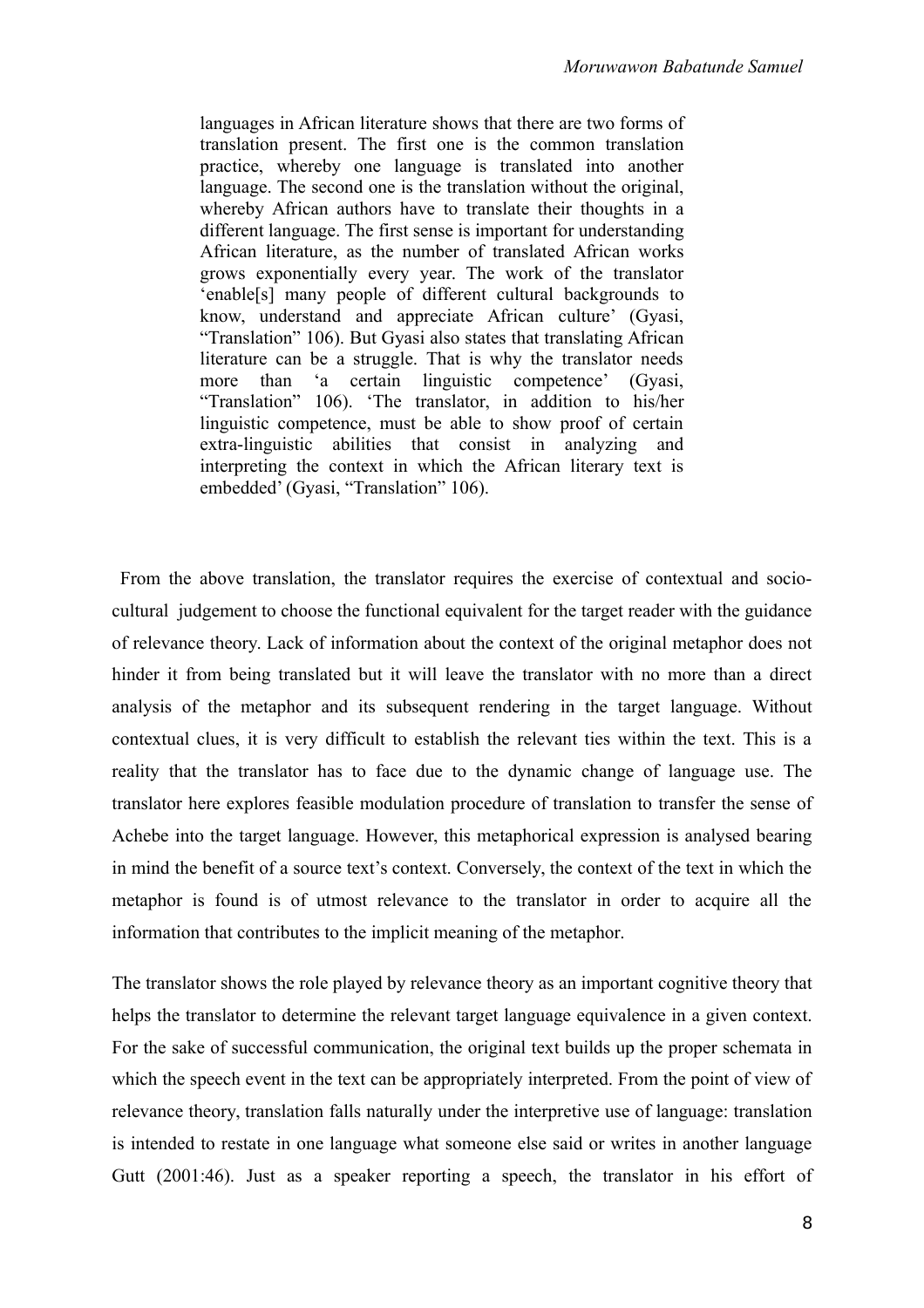interpretative use of an utterance or a text should aim at faithfulness. The only difference between an intra-lingual quoting or reporting and a translation is that the source text and the target text belong to the different languages (ibid.:46). No doubt, the translation of this metaphor challenges the patience and intelligence of the translator. As demonstrated above, the translation in the target language fulfils the need of optimal relevance, thus, the translation is faithful to the original metaphor.

# Text B

Okonkwo was well known throughout the nine villages and even beyond. His fame rested on solid personal achievement. As a young man of eighteen, he had brought honour to his village by throwing Amalinze the Cat. Achebe (1958:3)

Okonkwo était bien connu a travers les neuf villages et même au delà. Sa réputation reposait sur de solides réussites personnelles. Jeune homme de dix-huit ans. Il avait apporté honneur et gloire a son village en terrassant Amalinze le Chat. Achebe (1958:9).

From text (b), Amalinze was called the Cat because from Umofia to Mbaino, he was unbeaten as a wrestler, not only that his back would never touch the earth during wrestling. From here, the translator has to play the role of an interpreter of the source text in the light of relevance theory in order to provide optimal relevance in his translation and guide his target reader to the intention of the original author. The complexity is locating the word (image) that is accurate in this particular case to provide the optimal relevance and achieve the desired metaphorical effect in the target language. The context sets the image processing, highlighting the direction to correct interpretation, which helps the translator to anchor the text.

Text C

## Do not play with fire

Il ne faut pas jouer avec le feu

From text (c), the connotative value of the original text reflects that of the target text. This is so because before a metaphor can be interpreted, there must be connotative value shared by both the target and the source language. The linguistic meaning do not play with fire, presupposes that fire burns, causes pains. It equally suggests that you should avoid things or individuals that are harmful and dangerous. From the above text, it is shown that information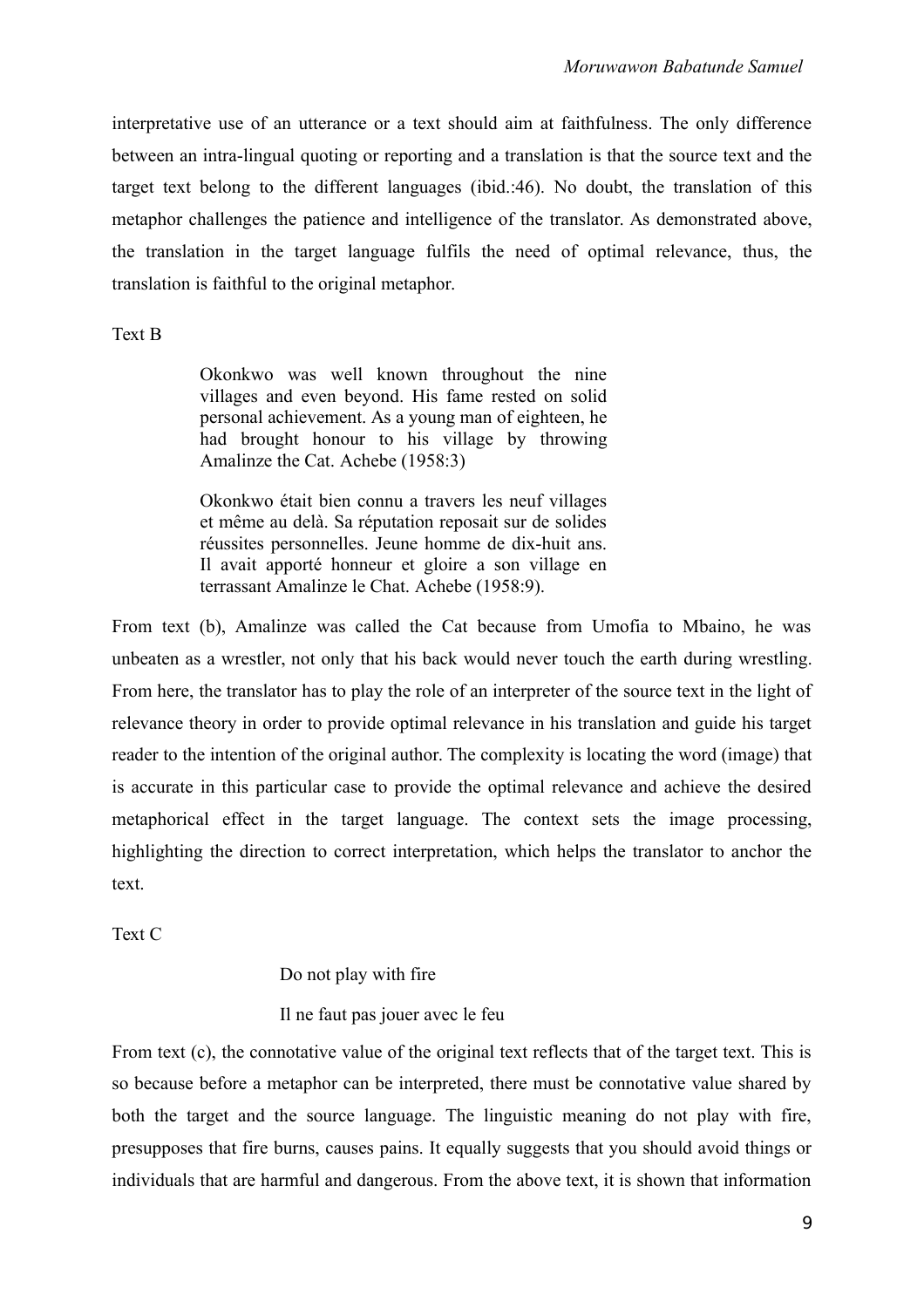derived from studies of relevance theory in relation to translation proves invaluable to validate the choice of the translator in his pursuit of equivalence and faithfulness. In some cases, the source text metaphor is understandable to the translator without the son text as is the case here because the translator is familiar with the metaphor having had exposure to it in various context prior to the situation of the original text. The translator's competence to understand and render this metaphor into the target language is born out of the translator's cognitive and linguistic knowledge.

The idea of relevance theory is that translation must deliver the message that is closely equivalent as possible to the original text; however, the goal is to arrive at this outcome by relating the same meaning and message if possible, on the same level of generalization Freeda (2009:95-96). From the analysis, we note that presupposition as aroused by generic and situational context in the original text are the same with that of the target text. However, differences in terms of discourse contextual presuppositions or the different characteristics of target language determine what surface structure is used in the translated text. In some instances, metaphor is realised through surface linguistic structure. Some metaphorical expressions in the original text can not be reproduced in the target language and as such, creative strategies in accordance with target linguistic features may be adopted in the target language. In the above example, target reader appreciate the subject "fire" that is being talked about. Readers appreciates the creativity of the translator in the transfer of this metaphor into the target language and culture. We have introduced the notion of presupposition based on the fact the translator works with his presupposition. In order to ensure successful translation of metaphors in literary text, translators create their presuppositions in a way to arouse the target audience's interest and desire.

## 5. **Conclusion**

Our analysis of metaphor in literary texts shows that context and meaning contribute to the choice of the translator in the transfer of equivalence into the target language. The analysis of metaphor in the study is grounded in the idea that metaphor is a substitution and functions to improve literal language. In order to guarantee the seamless occurrence of this substation, similarity must exist between the object compared and the literal expression. This similarity becomes the vehicle for transferring the meaning and message of a particular utterance from one language to another (Freed2009:18). The study also reveals the multiple cognitive activities which involve analysis, interpretation, comparison, analogy, inferences, weighing of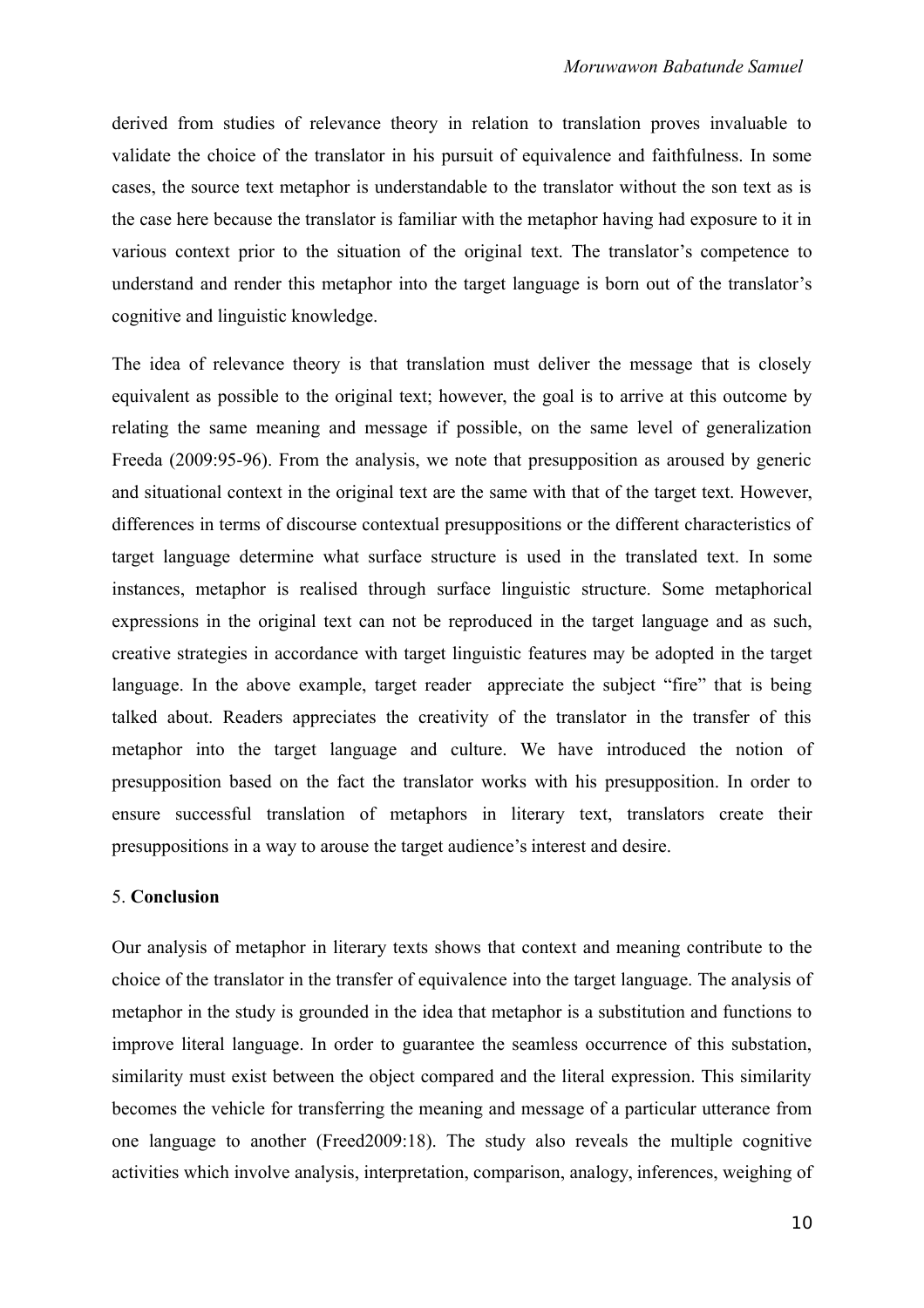possibilities, planning, combining and these processes are interactively united. Considering metaphor as a complex entity, the study helps us to understand its unique characteristics that contribute to its make-up. Although no single theory is capable to explain or analyse the phenomenon of metaphor in translation, the article relies on relevant theory in order to develop a view on the translatability of metaphor in literary texts. Metaphor that are chosen from Achebe's text reveal the thinking pattern of the Igbo socio-cultural society. We do not propose that our theory is the only answer to all the challenges of translation. We believe that it provides a step to understand the phenomenon of metaphor translation in the light of relevance theory. Despite the usefulness of the theory, the translator's competence and knowledge are equally necessary to faithfully render metaphorical text from one language into another.

#### **References**

- Achebe, Chinua (1958) Things Fall Apart, Heinemann Educational Book, London. Ibadan-Nairobi, p158Trans. Michael Ligny (1966). Le Monde s'effondre. Presence Africaine.
- Esimaje, Alexandra Uzoaku (2009) Proverbs in Context: A Study of John Munonye's The only son. *Nsukka Journal of the Humanities*, no.18.
- Firth, John Rupert (1957) Papers in Linguistics. Oxford University
- Fang, Menghi (2004) A dictionary of translation studies, Shangai, Shangai Foreign Language Education Press.

Gutt, Ernest-August (2000) Translation and Relevance: Cognition and Context. Oxford: Brasil Blackll.

- Gutt, E.A (2001) Pragmatic aspects of translation: Some relevance theory observations. In Leo Hicky (ed). The pragmatics of translation. Shanghai: Shanghai Foreign Language Education Press.
- Gyasi, Kwaku A. (1999) "Writing as Translation: African Literature and the Challenges of Translation." *Research in African Literatures,* 30.2 (1999): 75-87, Print.
- Givon, T. (1989) Mind, Code and Context: Esssays in Pragmatics. Hillsdale, New Jersey: Lawrence Erlbaum associates.

Lankoff and Johnson (1980) Metaphors we live by. Chicago, IL: University of Chicago Press.